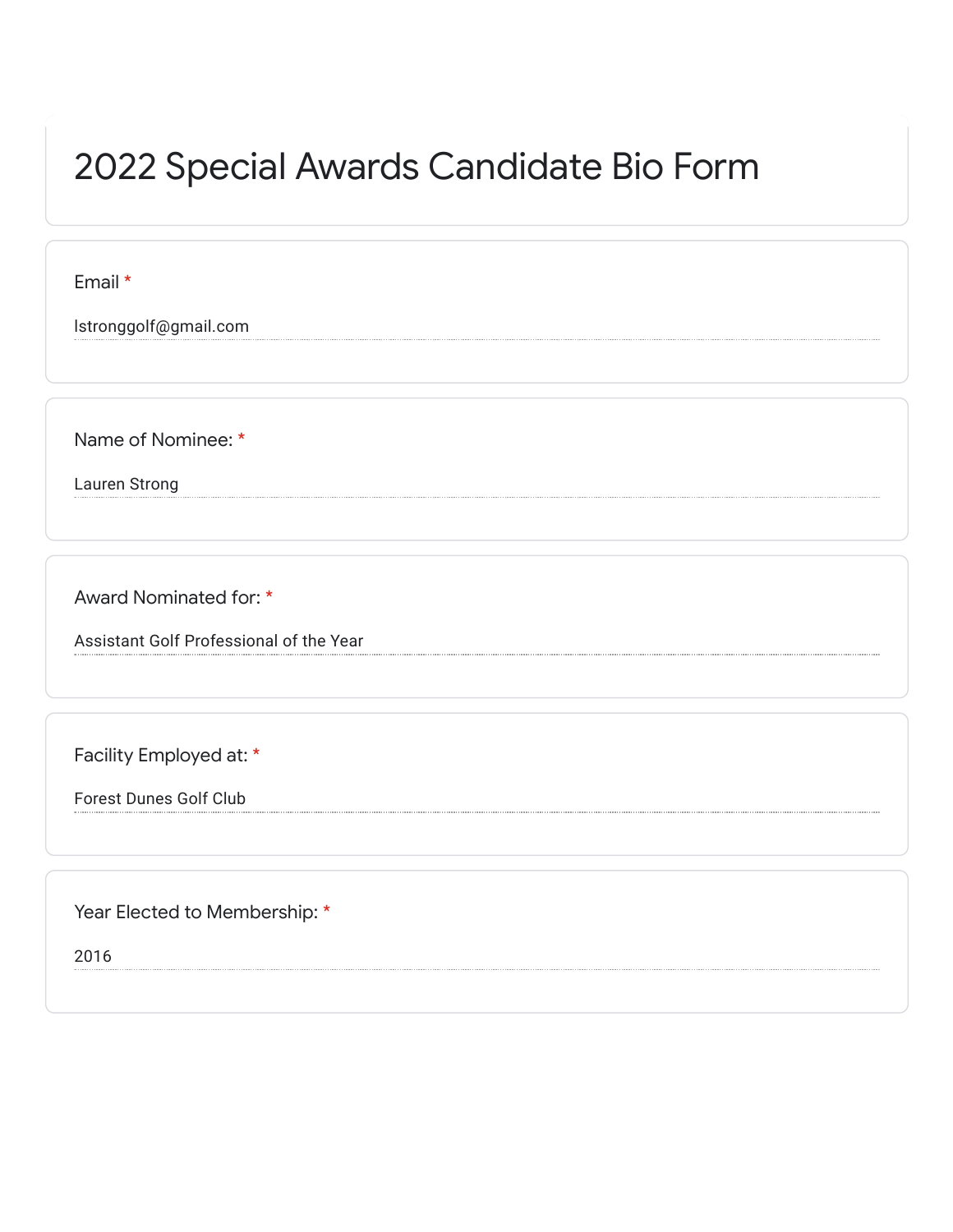Using the Special Awards Criteria (link in the email,) describe your achievements/accomplishments that would pertain to this award: \*

Assistant Golf Professional of the Year Nomination (Lauren Strong):

It is such an honor to be nominated for Assistant Golf Professional of the Year. My name is Lauren Strong and I have been a PGA Member since 2016. It has been a privilege to be a part of the PGA of America and part of the Michigan PGA Section. I have a lot of close friends who are PGA Members, prior classmates from Ferris State PGM Program, and have had the pleasure of building new relationships and networking in the Michigan PGA section and other sections in the PGA of America.

In the midst of the pandemic, I moved back to Northern Michigan after working at Augusta National Golf Club in the spring of 2020 when the club shut down. I was offered the First Assistant Golf Professional and Teaching Professional at Forest Dunes last spring. Throughout my time working at several other types of facilities and operations, I am thankful to bring my strengths and experiences to the Michigan PGA Section and Forest Dunes Golf Club.

Forest Dunes Golf Club is a special place to me because I completed my first internship while in the PGM Program at Ferris State in 2013. I am thankful for all of the strong relationships that I have continued to build and maintain over the years with the guests, membership and staff.

I strive to continuously improve professionally and personally in all aspects of the industry including merchandising, teaching, day to day operations, professional improvement, relationship building, mentorship, and tournament operations, and facility improvement. I have been blessed to have so many mentors and examples of world-class operations and facilities throughout my time as a PGA Professional.

Some of the accomplishments that I am proud of and examples of opportunities that have made me a better PGA Professional include the following topics:

Overall Game Improvement:

It is important to me to as a teacher and a professional to keep my game the best it can possibly be. I make it a priority to dedicate time to improving my game on a weekly basis by practicing, playing in tournaments, and playing with the membership at Forest Dunes.

Teacher Accomplishments / Dedications:

- Created clinic curriculum and provided private individual instruction to members and guests
- Provided over 450 hours of instruction to 70 different clients in a 5-month season

• Continued to define my teaching philosophy and instructional knowledge base by continuing education of golf swing through shadowing, reading, and hand-on experience

• Utilized TrackMan, HUDL, V1, and several other training aids to provide the best possible resources to improve my student's game

- Interviewed on Michigan Golf Live "Best Teachers in State" Podcast
- Featured on the Michigan Golf Live T.V. Series
- Featured on the Barstool Sports Podcast, YouTube Series, and T.V. Travel Series

• Made it a priority to enhance social media presence by gaining over 1,000 followers through instructional videos, etc.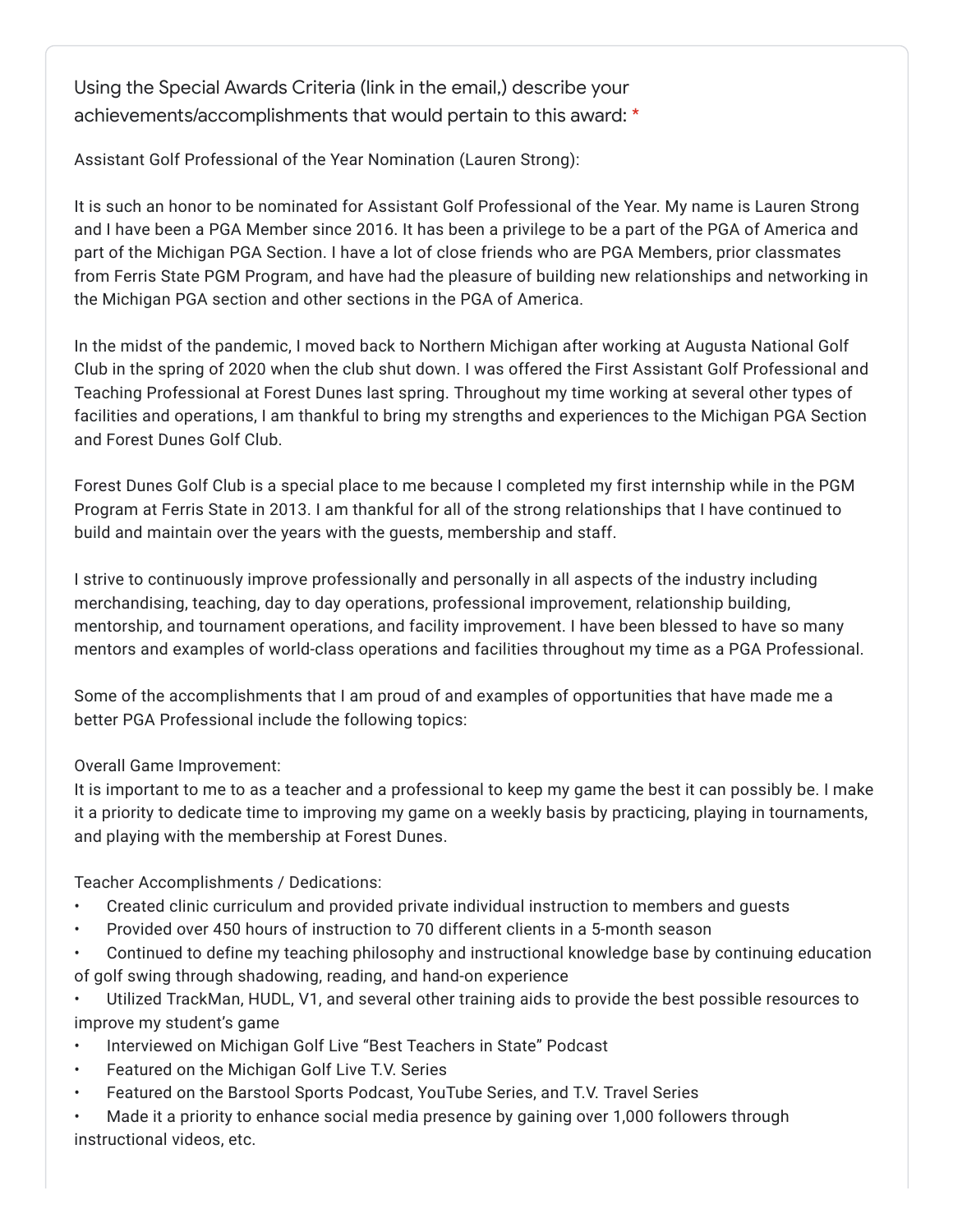Merchandising Operation Contributions / Dedications:

Merchandising is a passion of mine and I have made it a priority to continue learning about how to improve the merchandise operation through the following examples:

• My past experience and dedication as well as a team effort towards the merchandise operation has equated to a 20% increase of sales which equated to an additional \$125,000 in revenue sales and a 3.5% increase of overall margin from 2020

• My dedication to attention to detail for displays and overall golf shop presentation

• I opened new accounts this year with RLX and Vineyard Vines through my relationships with past sales reps at our clubs I've worked at to bring a higher-end feel to the merchandise operation while still catering to low and mid-price point clientele

• Taken what I have learned from working at several other high-end facilities such as Augusta National Golf Club and the 2018, 2019, 2020 Masters Tournaments and applying to the merchandise operation at Forest Dunes

• Being creative with new patchwork for Imperial and Pukka hats, new headcover and leather goods design with Winston, and bringing several new companies and accessories to help separate our merchandise operation from others

• Provided enthusiasm to the golf shop staff by creating a monthly staff sales competition to as well as helping to mentor and educate the staff on proper golf shop display and presentation, restocking, and attention to detail

Tournament Administration Involvement:

I take pride in providing a strong sense of attention to detail while creating scoreboards, scorecards, unique tee gifts, and overall member and guest experience for over 40 events throughout the season. I am very involved with calligraphy, handicap assessments and ruling for all events. I also have been involved with several conversations for potential new golf course renovations and current facility / golf course improvement methods.

Business Professionalism and Overall Golf Professional Dedications:

I am constantly looking for ways to grow personally and professionally. I have made it a priority to improve my time management skills, organization skills, communication skills. From an athletic / physical perspective, I constantly train to improve my overall physical health to become a better player and stay healthy. I also have had the wonderful opportunity to help mentor other young staff members towards their goals as future merchandisers, PGA Professionals, and help steer them in whichever avenue / direction they decide to go in life ad their careers. It is so very important to me to create and build on relationships with the guests, members, staff, and other PGA Professionals. I am constantly trying to improve, grow, and set goals in all of these aspects of the industry and operation.

Contributions Made to the Success of the Candidate's Facility and the Game of Golf:

Through my experience and contributions to merchandising, teaching, tournament operations, professional development, and relationship building, I am confident in saying Forest Dunes has continued to be considered a world class facility and operation. I have brought new players to the game by offering golf instruction, increased sales by improving customer service and providing my insight to the merchandise operation, and have provided a memorable tournament experience for members and guests.

## Character, Image, and Integrity of the Candidate:

I take my reputation as a PGA Professional, coworker, friend, and business professional very serious. I make it a goal of mine to present myself the best way I can by being a respectful, hard-working, and dedicated individual. I feel it is important to communicate professionally, dress professionally, and take my job as an